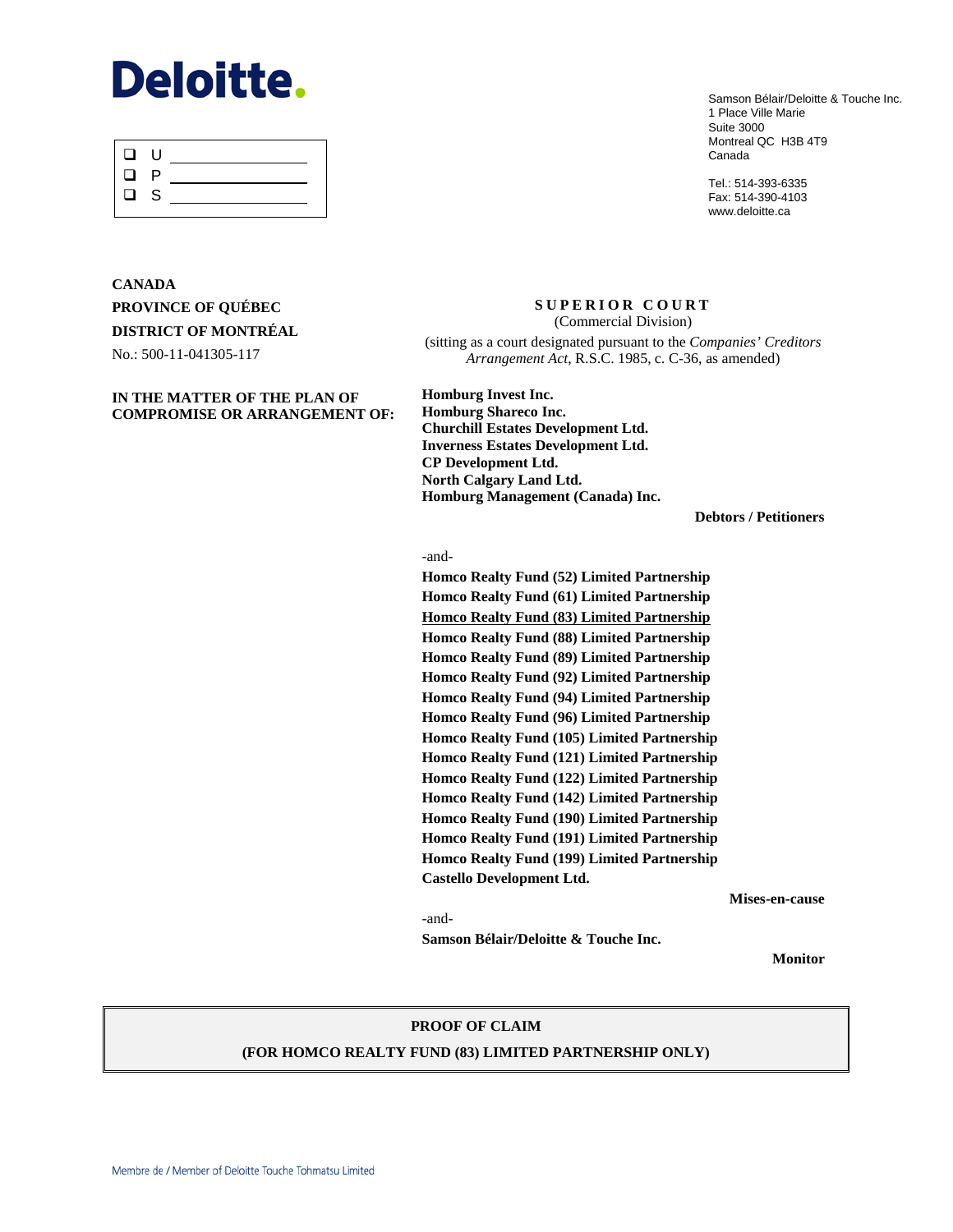Please read the enclosed Instruction Letter carefully prior to completing this Proof of Claim.

# **A. PARTICULARS OF CREDITOR**

1. Full legal name of creditor: (the "**Creditor**").

(Full legal or corporate name should be the name of the original Creditor, not the Assignee. Do not file separate Proofs of Claim by division of the same Creditor.)

2. Full mailing address of the Creditor (the original Creditor, not the Assignee):

| 3.             |                                                                                                                                   |  |               |  |  |  |
|----------------|-----------------------------------------------------------------------------------------------------------------------------------|--|---------------|--|--|--|
| 4.             |                                                                                                                                   |  |               |  |  |  |
| 5.             |                                                                                                                                   |  |               |  |  |  |
| 6.             |                                                                                                                                   |  |               |  |  |  |
| 7.             | Has the claim been sold or assigned by Creditor to another party?                                                                 |  |               |  |  |  |
|                | Yes____ No____ (If yes, please complete section E.)                                                                               |  |               |  |  |  |
| <b>B.</b>      | <b>PARTICULARS OF HII GROUP ENTITY</b>                                                                                            |  |               |  |  |  |
|                | Full legal name of entity against which the claim is made: (Homeo<br>Fund (83) Limited Partnership, being an "HII Group Entity"). |  | <b>Realty</b> |  |  |  |
|                | A SEPARATE PROOF OF CLAIM MUST BE FILED FOR EACH HII GROUP ENTITY.                                                                |  |               |  |  |  |
| $\mathbf{C}$ . | <b>PROOF OF CLAIM</b>                                                                                                             |  |               |  |  |  |
| I,<br>of       | [Name of Creditor or Representative of the Creditor],<br>(City, Province) do hereby certify:                                      |  |               |  |  |  |
|                |                                                                                                                                   |  |               |  |  |  |
| $\bf{A}$       | That, I (please check one):                                                                                                       |  |               |  |  |  |
|                | __ am the Creditor of the HII Group Entity; or                                                                                    |  |               |  |  |  |

\_\_\_ hold the following position of \_\_\_\_\_\_\_\_\_\_\_\_\_\_\_\_\_\_\_\_\_ (state position or title) of the Creditor of the HII Group Entity.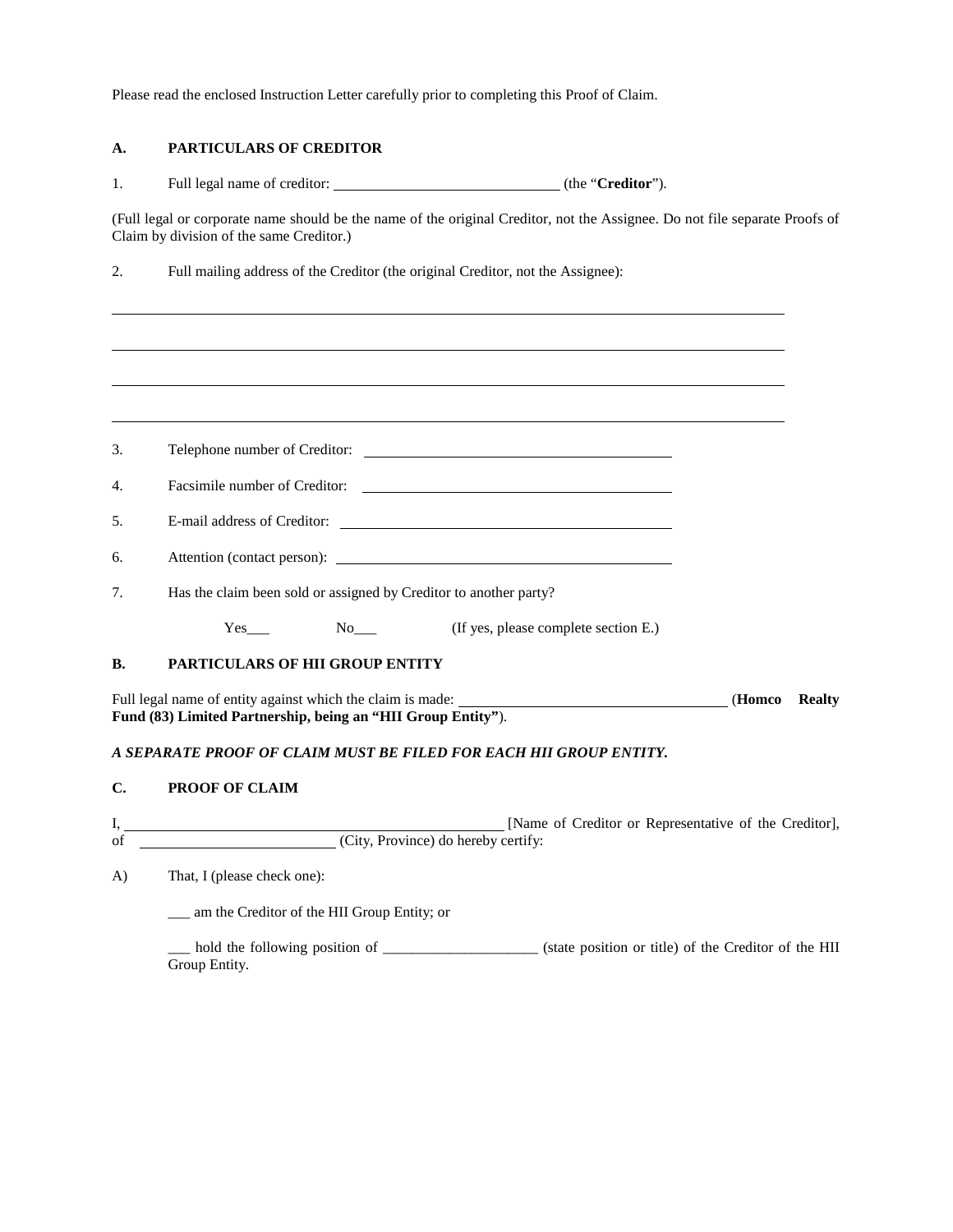B) The HII Group Entity was and is indebted to the Creditor as follows (include all claims that you assert against the HII Group Entity. Claims should be filed in the currency of the transactions and such currency should be indicated as provided below):

i) Claim (arising on or prior to April 26, 2013):

| <b>Amount of Claim</b> | <b>Currency</b>         |
|------------------------|-------------------------|
|                        |                         |
|                        |                         |
|                        |                         |
| <b>Amount secured</b>  | <b>Amount unsecured</b> |

ii) Restructuring Claim or Subsequent Restructuring Claim:

| <b>Amount of Claim</b> | <b>Currency</b>         |  |
|------------------------|-------------------------|--|
|                        |                         |  |
|                        |                         |  |
| <b>Amount secured</b>  | <b>Amount unsecured</b> |  |
|                        |                         |  |

If the Claim is in a foreign currency, it shall be converted to Canadian dollars at the Bank of Canada noon spot rate of exchange for exchanging the currency to Canadian dollars on April 26, 2013.

#### **D. PARTICULARS OF CLAIM**

Provide all particulars of the Covered Claim including amount, description of transaction(s) or agreement(s) giving rise to the Covered Claim, name of any guarantor which has guaranteed the Covered Claim, copies of all relevant agreements and statements of account, and amount of invoices, particulars of all credits, discounts, counterclaims or payments to which the Debtor is entitled, description of the security, if any granted to the Creditor or assigned by the Creditor in respect of the Covered Claim and estimated value of such security, particulars of any subsequent claim and any other supporting documentation. If the claim is contingent or unliquidated, state the basis and provide evidence upon which the claim has been valued.

#### **E. PARTICULARS OF ASSIGNEE(S) (IF ANY)**

1. Full Legal Name of Assignee(s) of Claim *(if all or a portion of the Claim has been sold). (If there is more than one assignee, please attach separate sheets with the following information):*

> (the "**Assignee**") Amount of Total Claim Assigned Amount of Total Claim Not Assigned Total Amount of Claim  $\$ *(should equal the total claim as entered in Section C)*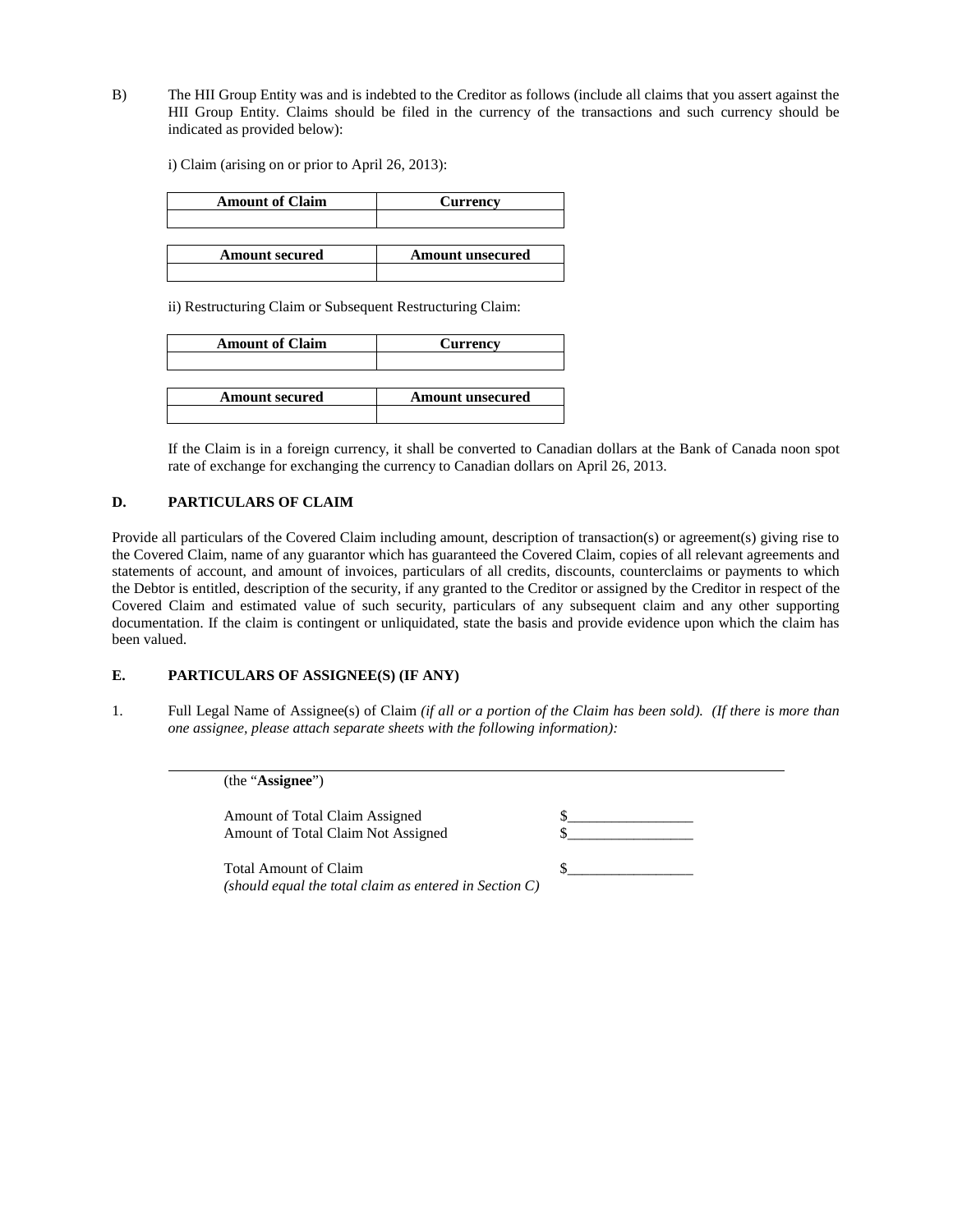| Full mailing address of Assignee: |                                                                                                                                                                                                                               |  |
|-----------------------------------|-------------------------------------------------------------------------------------------------------------------------------------------------------------------------------------------------------------------------------|--|
|                                   |                                                                                                                                                                                                                               |  |
|                                   |                                                                                                                                                                                                                               |  |
|                                   | the control of the control of the control of the control of the control of the control of the control of the control of the control of the control of the control of the control of the control of the control of the control |  |
|                                   |                                                                                                                                                                                                                               |  |
|                                   |                                                                                                                                                                                                                               |  |
|                                   |                                                                                                                                                                                                                               |  |
|                                   |                                                                                                                                                                                                                               |  |
|                                   |                                                                                                                                                                                                                               |  |
| Attention (contact person):       |                                                                                                                                                                                                                               |  |

## **F. FILING OF PROOF OF CLAIM**

The duly completed Proof of Claim together with supporting documentation must be returned and received by the Monitor, no later than **5:00 p.m. (Eastern Prevailing Time) on May 17, 2013**, by e-mail, facsimile, courier or registered mail to the address set out below:

#### **FAILURE TO FILE YOUR PROOF OF CLAIM AGAINST HOMCO REALTY FUND (83) LIMITED PARTNERSHIP BY SUCH DATE WILL RESULT IN YOUR CLAIM BEING FOREVER EXTINGUISHED AND BARRED.**

Mailing Address:

Samson Bélair/Deloitte & Touche Inc., Court-appointed Monitor of Homburg Invest Inc. and certain of its related entities 1 Place Ville Marie, Suite 3000 Montreal QC H3B 4T9

| Attention: | Eric Vincent                  |
|------------|-------------------------------|
| Fax:       | 514-390-4103                  |
| E-mail:    | HomburgInvestCCAA@deloitte.ca |